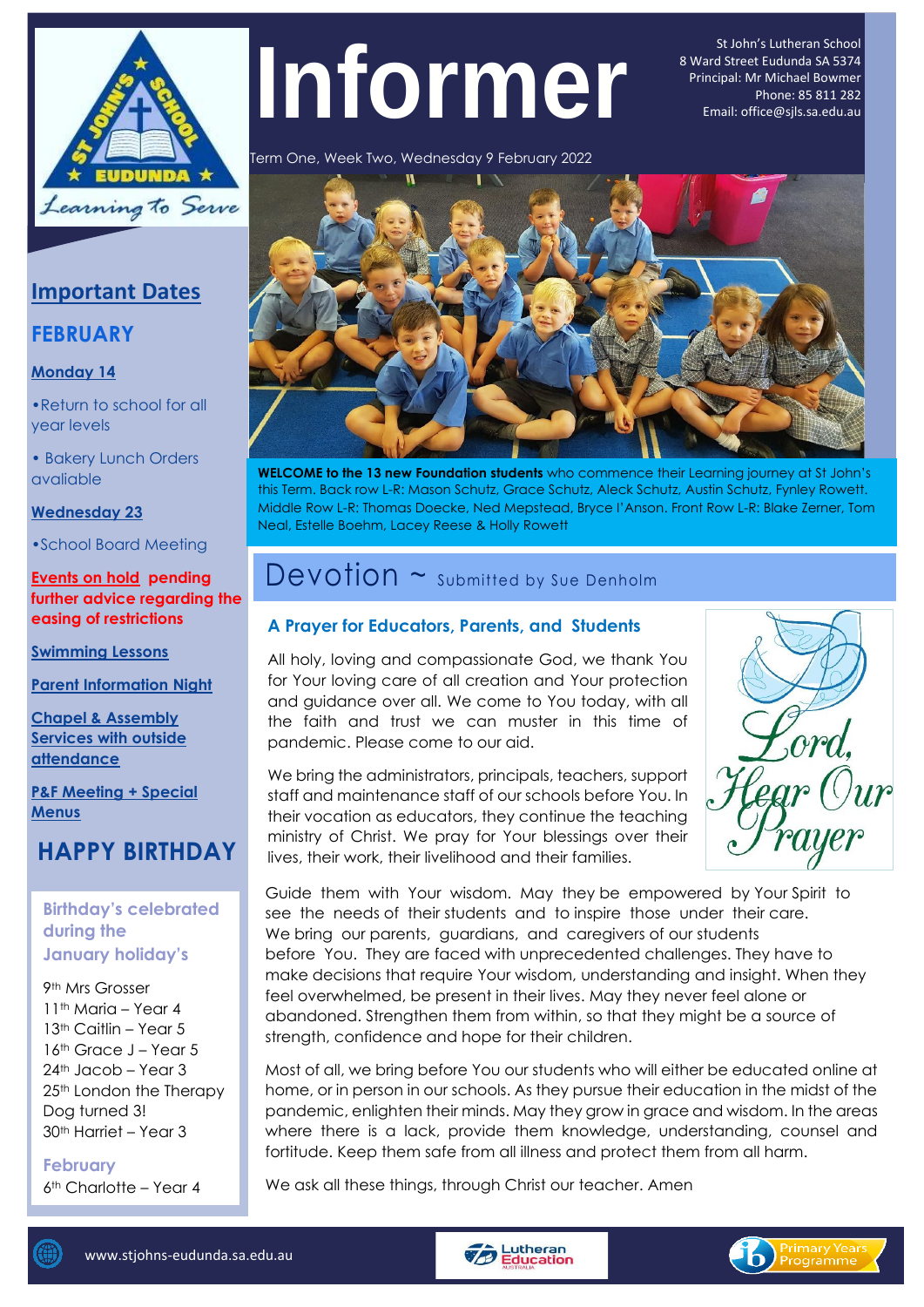## From the Principal  $\sim$  Mr Michael Bowmer

With school back up and running as usual (for all year levels) from next week, I hope and pray that we all remain well and Covid free. Unfortunately Covid is in our community and St John's currently has 4 confirmed cases. For some of our families this means they are already experiencing Covid 19 first hand.

It is very gratifying to hear how our school community has rallied together and offered support. Please contact the school if there is anything we can do to help you.

Some parents are choosing to keep their child at home instead of attending face to face lessons. We understand this decision and know that every family has its own unique circumstances and we will do what we can to support all families. From nex week, when all classes are back at school, teachers are able to provide some educational, web-based platforms to provide work for students who are remaining at home, but are not able to provide a full online learning experience whilst also conducting 'normal' face-to-face teaching.

IMPORTANT REMINDER that If your child develops any symptoms associated with covid, a list of symptoms can be found at [www.sahealth.sa.gov.au,](http://www.sahealth.sa.gov.au/) please do not send your child in too school. Stay at home and get tested.

Below is a flow chart to show what happens when we are informed of a student with Covid positive case here at St John's:



With Covid restrictions still in place, many of our usual events are on hold. However we will have an internal 'Opening Chapel Service' next week with Pastor Josh leading this remotely and each class participating on line in their classrooms via Microsoft Teams.

#### **PLAYGROUND UPDATE**

This week, we are having new 'rubberised soft fall' laid under our playground and also under our lovely new slide from the nature play to top oval area. Thank you to Katie and Kym I'Anson for installing the slide over the holiday break. We hope that the playground equipment and slide will be able to be used next week.

#### **MASTER PLAN UPDATE**

During the holidays, our architects have finalized our Master Plan. It was incredible getting so much positive support and great suggestions from our staff, students and families. The suggestions have been incorporated into our Master Plan and an application is under way for Commonwealth government funding to begin Stage 1 of renovations which will include renovations to - our front office, disabled access and staffroom/offices.

*Michael Bowmer - Principal*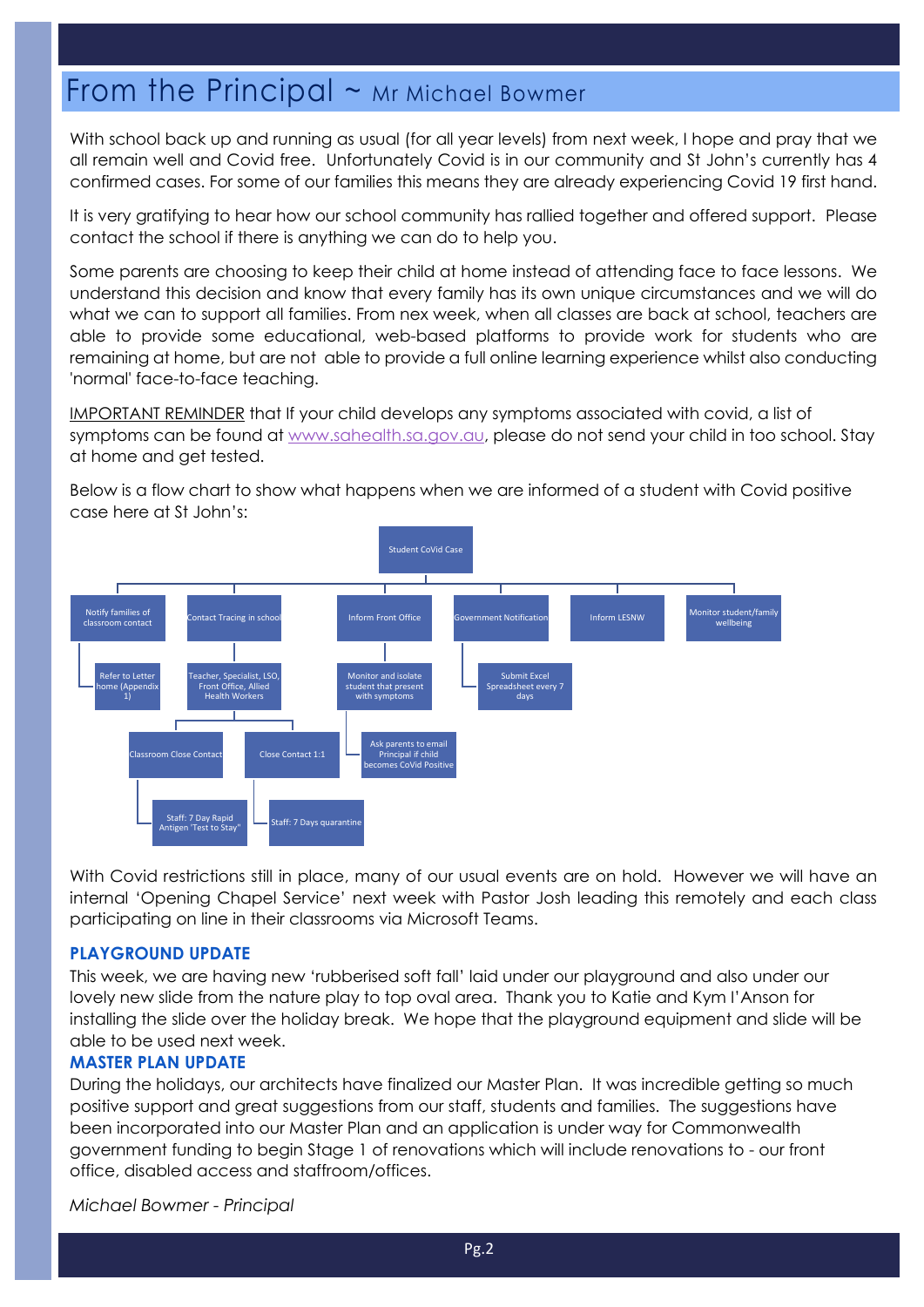#### **FORM PACK RETURNS**

Thank you to the families that have returned their childs consent forms which went home on Book Pick up Day. If you haven't yet done so, please ensure the forms are returned to school by **Friday 11 February.**

#### **B's CAFÉ NO LONGER CATERING FOR SCHOOL LUNCHES**

We have been advised that B's Café will not longer be providing lunches. We would like to thank Bron for the wonderful service (and food) which she has provided for our staff and students during her time in the café.

#### **EUDUNDA BAKERY ORDERS**

From the beginning of Week 3 (Monday 14 February) lunch orders will be available on Mondays and Fridays from the Eudunda Bakery. For those families that are not familiar with this process, parents have the option of placing a lunch order for their child which will be brought to the school at lunch time. For instructions on how to order please refer to menu and price list that was sent home in the Family Forms Packs.

#### **NEWSLETTER**

The Informer is the official publication of St John's Lutheran School and is published fortnightly on a Wednesday. The preferred method of distribution is via email. If however you would prefer a printed copy please send an email to [office@sjls.sa.edu.au](mailto:office@sjls.sa.edu.au) and we will send a copy home with the eldest child in the family each fortnight.



# From the Finance Manager - Mrs Belinda Niemz

Thank you to those families that have signed up to the FACTS payment system for payment of school fees. Families that have previously used FACTS can you please log into your account and check that your details are correct. Your details from last year have rolled over to 2022.

Families that haven't yet signed up tothe FACTS system and have indicated this on their Financial Agreement, I have re-sent you an email invitation(s) to enrol in a payment plan. If you have any difficulties with signing up please either call FACTS directly or contact me at school on either a Tuesday or Wednesday.

# Prayer & Care Corner

*Dear God, We ask that you continue to keep our school families, staff and students safe as we navigate our way through Covid within our communities.*

*We Pray for those with the Coronavirus, those who care for them, and those who are suffering from anxiety during this stressful time.*



Each week during morning devotion we pray for our staff school families. This week we pray for:

| <b>STAFF</b>          | <b>SCHOOL FAMILIES</b> |
|-----------------------|------------------------|
| Michael Bowmer        | Luke & Heidi Boehm     |
| Sonya Mosey           | Jason & Carly Boxall   |
| Sue Denholm           | Terry & Peta Brown     |
| <b>Brenda Verrall</b> | David & Kathy Cluse    |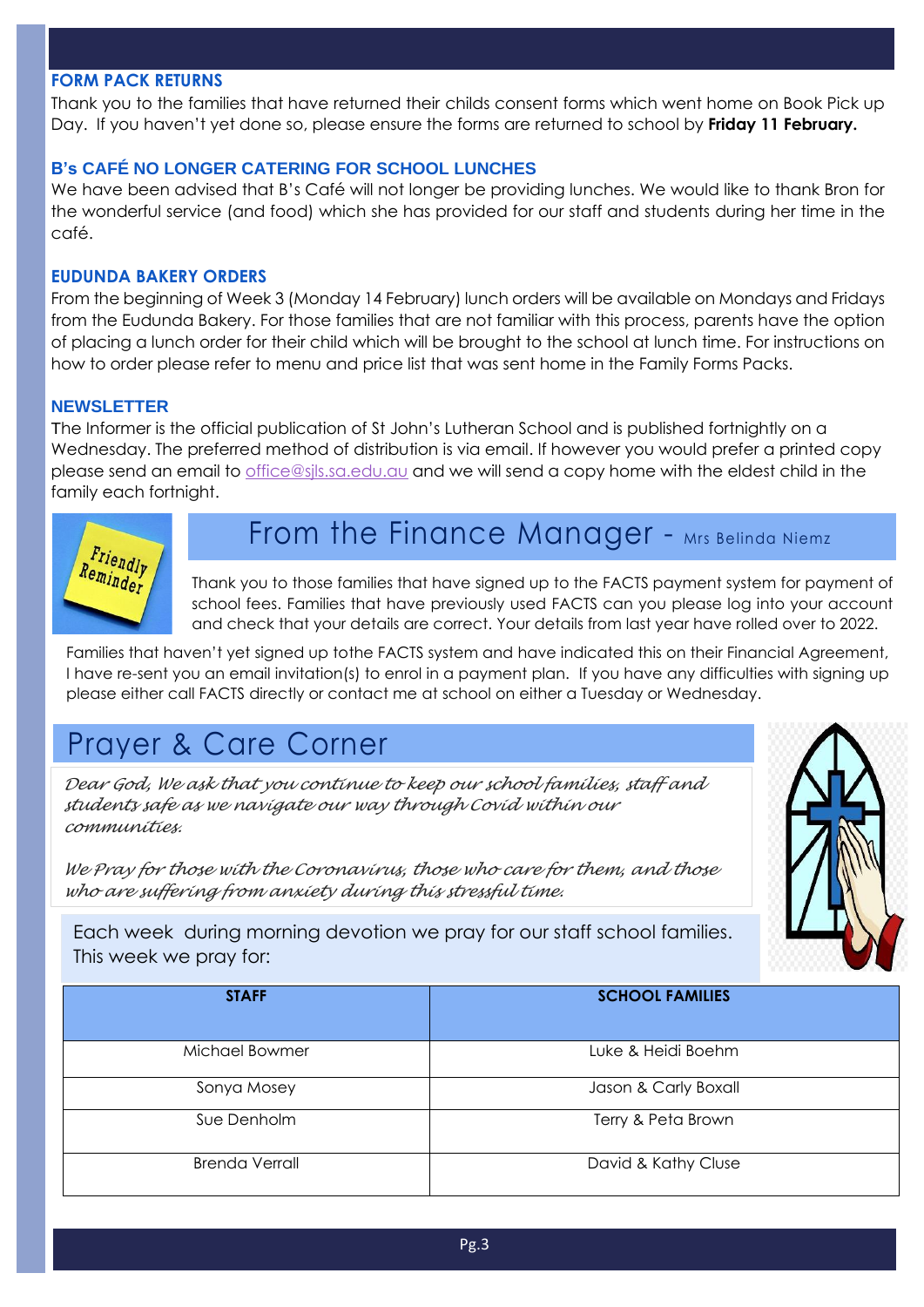# PYP Sharing ~ Mrs Denholm's Foundation Class

### **Transdisciplainary Theme:**

Who we are

**Central Idea:**

Friends play a role in our lives

**Concepts:** Function ~ Connection ~ Responsibility

#### **Lines of Inquiry:**

- How friendships affect us
- How we develop friendships
- How friends work together to solve conflict

**Approaches to Learning:** Social skills

**Learner Profile Attributes:** Caring ~ Open-minded ~ Courageous

To explore the attribute of the Learner Profile: Caring, we read the book Farmer Duck by Martin Waddell and discussed what it means to be caring and how this book helps show how we can be caring. As a class we brainstormed what caring means to us: Being kind  $\sim$  Being nice  $\sim$  Being friendly  $\sim$  Being safe  $\sim$ Looking after people who are hurt or sick ~ Moving over and letting people in.

Students decided that in the story the animals were kind to the duck because they looked after it.